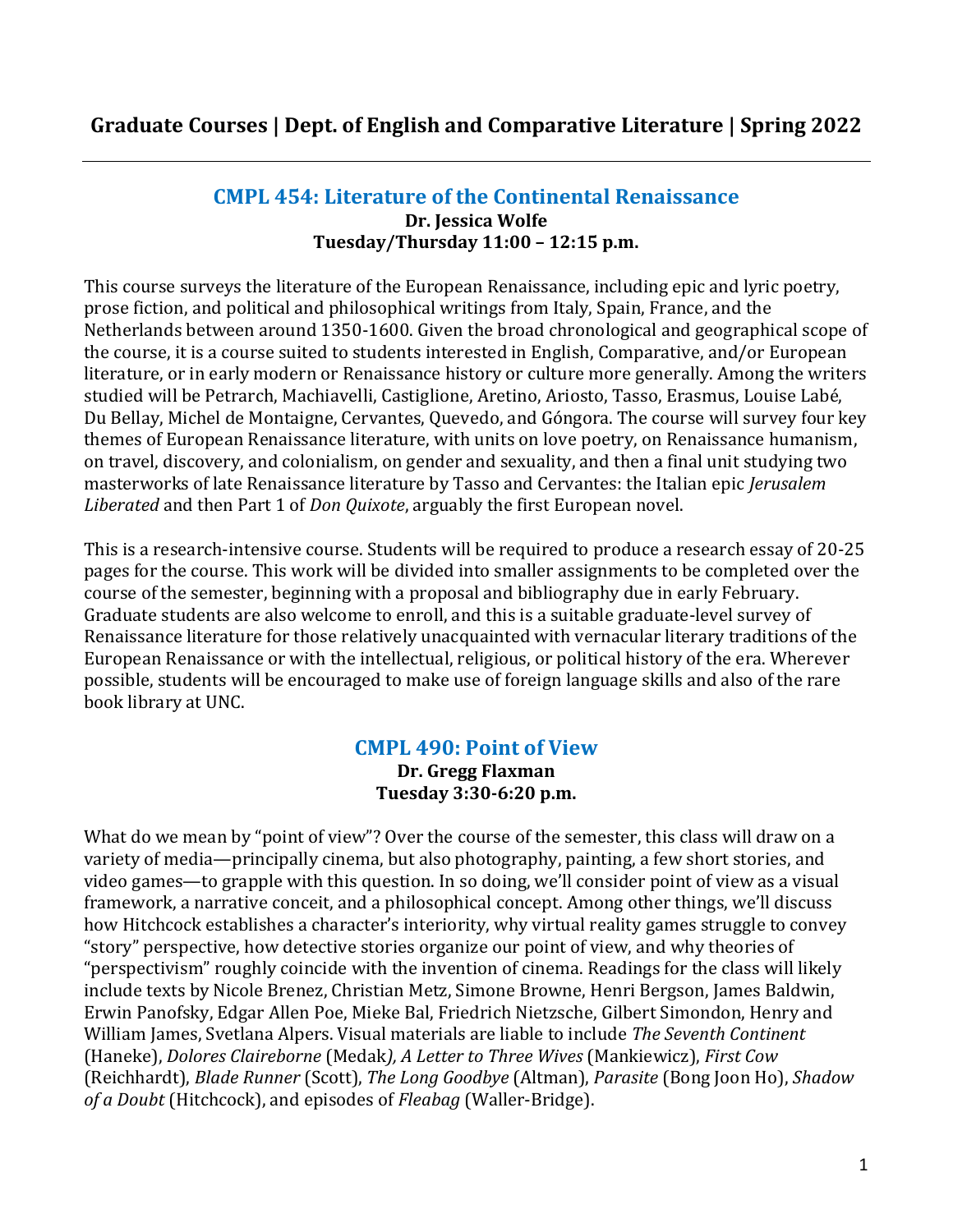## **CMPL 547/KOR 447: Documenting Diasporas: Korean Diasporas in Films and Documentaries Dr. Ji-Yeon O. Jo Tuesday/Thursday 11:00 – 12:15 p.m.**

This course will critically examine how Korean diaspora cinema imagines, interrogates, and interprets the lived experiences of diaspora Koreans in different trans/national spaces. In this course, students will be introduced to a variety of films that explore multiple, shifting, and often contested diasporic subjectivities. The course is structured around five intersecting themes: 1) Borders, 2) Home/Homelands, 3) Displaced/emplaced Lives, 4) Transnational Adoption, and 5) Coming of Age: Youth, Gender, and Sexuality. We will view films made by Korean diaspora filmmakers as well as films exploring the experiences, conditions, and spaces of the Korean diasporas across Asia, Central Asia, Europe, and the Americas.

# **ENGL 611: Narrative, Literature, and Medicine**

**Dr. Kym Weed Wednesday 12:20 – 3:20 p.m.**

In his foundational study of illness narratives, sociologist Arthur Frank asserts that "whether ill people want to tell stories or not, illness calls for stories." This seminar for advanced undergraduate and graduate students investigates life writing about medicine, health, illness, and disability by health-seekers and health practitioners who operate both within and outside of modern biomedicine. We will focus on narratives—true stories—about illness or disability that include forms like memoir, autobiography, biography, creative nonfiction, graphic narrative, blogs, podcasts, and performance art. Drawing on critical approaches to these texts from health humanities, narrative medicine, literature and medicine, and disability studies, we will explore how narratives of illness and disability contribute to medical knowledge and our understandings of what it means to be human.

Note: ENGL 611 counts toward the new graduate certificate in Literature, Medicine, and Culture as well as the BA/MA and MA programs, SML concentration, and MLC minor.

#### **ENGL 690: Asian American Studies Dr. Heidi Kim Tuesday 2:00 – 4:50 p.m.**

This mixed-level course will create a broad and intersectional introduction to Asian American literature and studies. Students will read and lead discussion on several primary literary texts of different genres as well as selections from classic and cutting-edge texts of Asian Americanist theorists, including Lisa Lowe, Quynh Nguyen, and David Eng. Students will also have the opportunity to help shape the selection of texts in the second half of the term.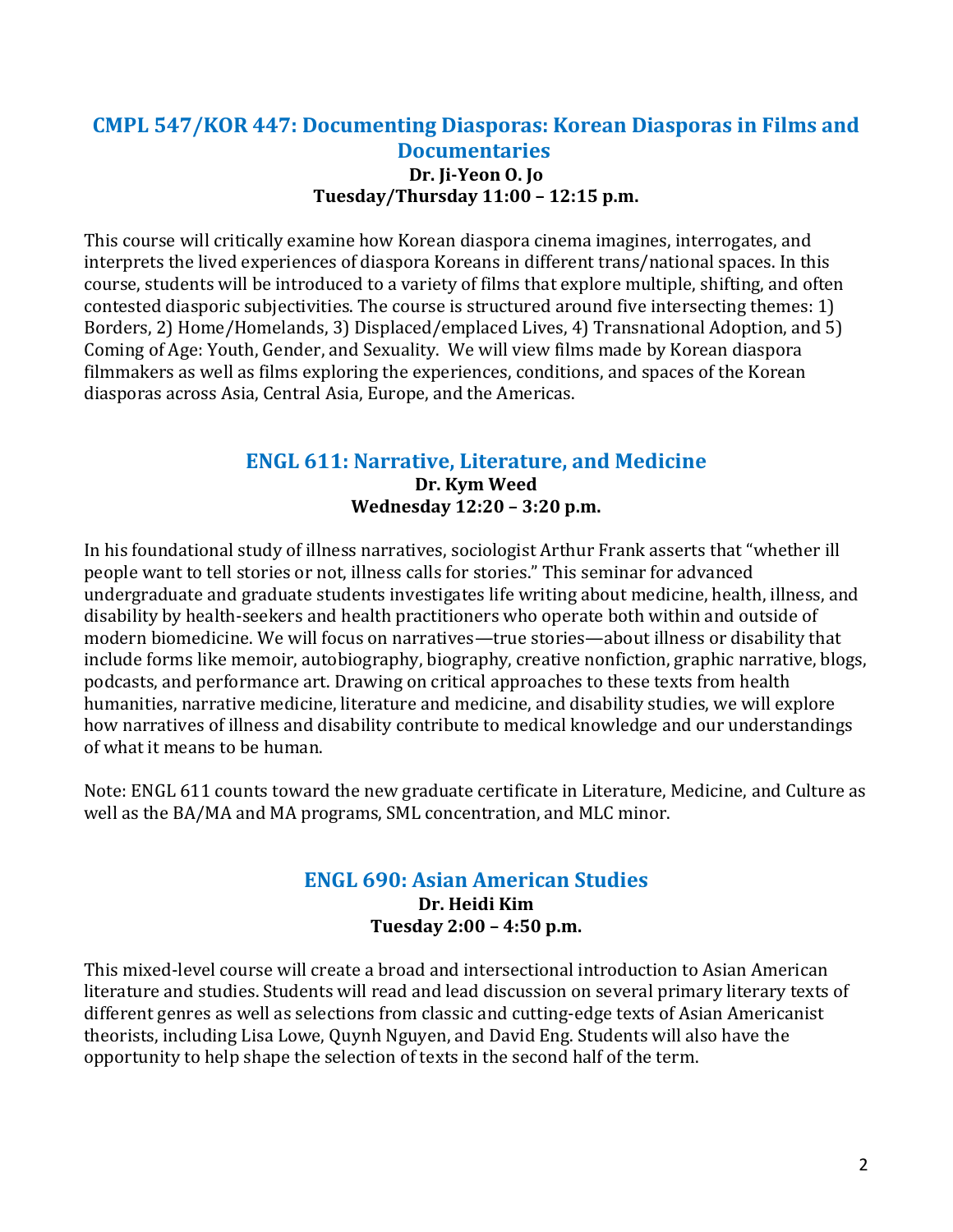#### **ENGL 690: Queer LatinX Environmentalisms Prof. Maria DeGuzman Thursday 3:00 – 5:50 p.m.**

This course examines queer LatinX literature from the 1990s to the present as it intersects with ecological and environmentalist concerns. We explore how these cultural productions question normative assumptions about the "order of things," the "naturalness" of nature, and the "inevitability" of the historical exploitations of coloniality and the ongoing predations of neocolonialism. We pay close attention to LatinX cultural productions that approach cosmology, ecology, and environmental justice from queer perspectives and that queer ecological concerns from minoritized perspectives. "Queer" and "LatinX" combined with one another and modifying "Environmentalisms" signal other ways of thinking, doing, being, and becoming. These other ways entail exploring concepts of "nature" entangled with and dis-entangled from the coercive essentialisms of "natural law" and the violent settler-colonialism informing patriarchal capitalist "normalcy"; thinking beyond the blinders of heteronormative and species-hierarchical traditional humanism; perceiving and valuing multiple forms of kinship between humans and between humans and other life forms; ceasing to measure worth by a compulsory procreational model; conceiving sustainable interdependencies and thriving assemblages; and *cultivating the diversity of diversity* as part of salvaging what remains of biodiversity in this time of human-induced global and planetary crisis. Assignments: two 8-page essays (for graduate students the second essay is 22–25 pages long), active class participation, and final exam. The grade percentage distribution is as follows: essay 1 (30%), essay 2 (40%), final exam (20%), and class participation (10%).

#### **ENGL 695: Health Humanities: Intensive Research Practice Dr. Jordynn Jack Thursday 12:30 – 3:20 p.m.**

This course focuses on research methods in the Health Humanities that can be used to develop interdisciplinary team projects. Focusing on the topics of place and mental health, we will practice ethnographic, qualitative interviews, archival research and rhetorical analysis. We will consider ethical implications of these research methods for health research involving humans (both alive and historical). In particular, we will participate as ethnographic observers in an Interprofessional Education (IPE) program, conduct short interviews for a pilot study, and conduct archival research and prepare digital exhibits that will contribute to a public history project about hospitals, healing environments, and other sites of health and healing in North Carolina. Course assessment will be based on completing four assignments meant to help students practice the research methods we discuss, as well as low-stakes process work (a journal featuring notes, reflections, plans, and discussion questions).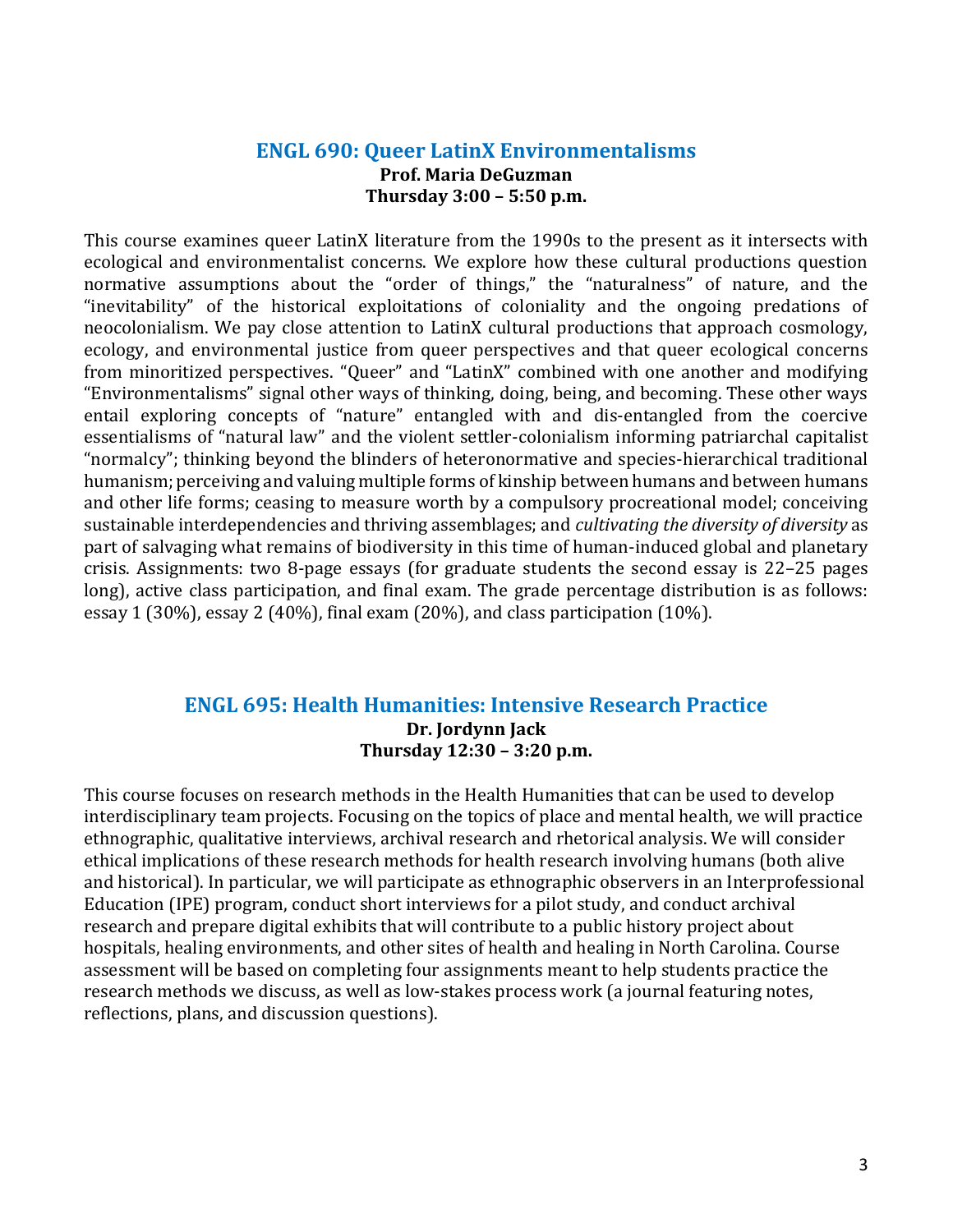#### **ENGL 827: Shakespeare's Pasts Dr. David Baker Thursday 12:30 – 3:20 p.m.**

This course will consider William Shakespeare as an historian and in relation to several types of history, both early modern and contemporary. We will focus on three questions: 1] What were Shakespeare's own practices as an historian? It's well known that he draws on such chroniclers as Edward Hall and Raphael Holinshed, but how does he himself excavate the past and reshape it for his stage? 2] What models of history were available to him? How does he make dramatic use, for instance, of the theses and methods of Niccolo Machiavelli or Jean Bodin? 3] And how does recent early modern criticism—the new historicism, for example—help us to understand Shakespeare's subtle historiography (if it does)? Throughout, we will rely on juxtapositions, bringing together, say, calls for a "new British history" with the internecine "British" politics of Shakespeare's Henriad. To add point to the issues, we will bring in two other authors, Edmund Spenser and Christopher Marlowe. We'll pair Marlowe's *Tamburlaine*, for instance, with the writings of Ibn Khaldun (an Islamic historian who, as it happens, met and conversed with the actual Tamburlaine). At every point, we will compare the praxis of these historians with Shakespeare's own historiography, which is nuanced, discontinuous, and counterfactual—an extended experiment in writing history both with and against the grain.

#### **ENGL 838: The 19th-Century British Novel Dr. Laurie Langbauer Wednesday 9:05 a.m. – 12:05 p.m.**

We devote this course to the study of narrative**.** You choose the texts; this is a workshop, shaped by its members. Our focus is the *very long* 19th century, which, in the past, has taken us from the early 18th century up into the 20th (reading British, American, and continental, or global prose fiction)—all based on participants' interests and needs.

Together we construct a canon that works for our group and helps us see how others in the profession have recently approached the genre. You each pick a text important to your work. Past participants have selected texts by Austen, the Brontes, Conrad, Dickens, Eliot, Faulkner, Fern, Gaskell, Goethe, Henry James, Hannah More, Mary Shelley, Laurence Sterne, Stoddard, and Woolf, among others, but what we choose this term is up to you.

You also choose a way briefly to contextualize your text. Some participants choose one key scholarly essay. Others choose archival material that we visit in Wilson Special Collections. Yet others ask us to consult targeted sources posted on online research websites, such as those listed in "Exploring Victorian Projects": [https://victorianresearch.org/other.html#sites.](https://victorianresearch.org/other.html#sites) This annotated list aggregates sites such as "One More Voice," which "focuses on recovering non-European contributions from nineteenth-century British imperial and colonial archives." <https://onemorevoice.org/index.html> among many other sites.

*[continued on next page]*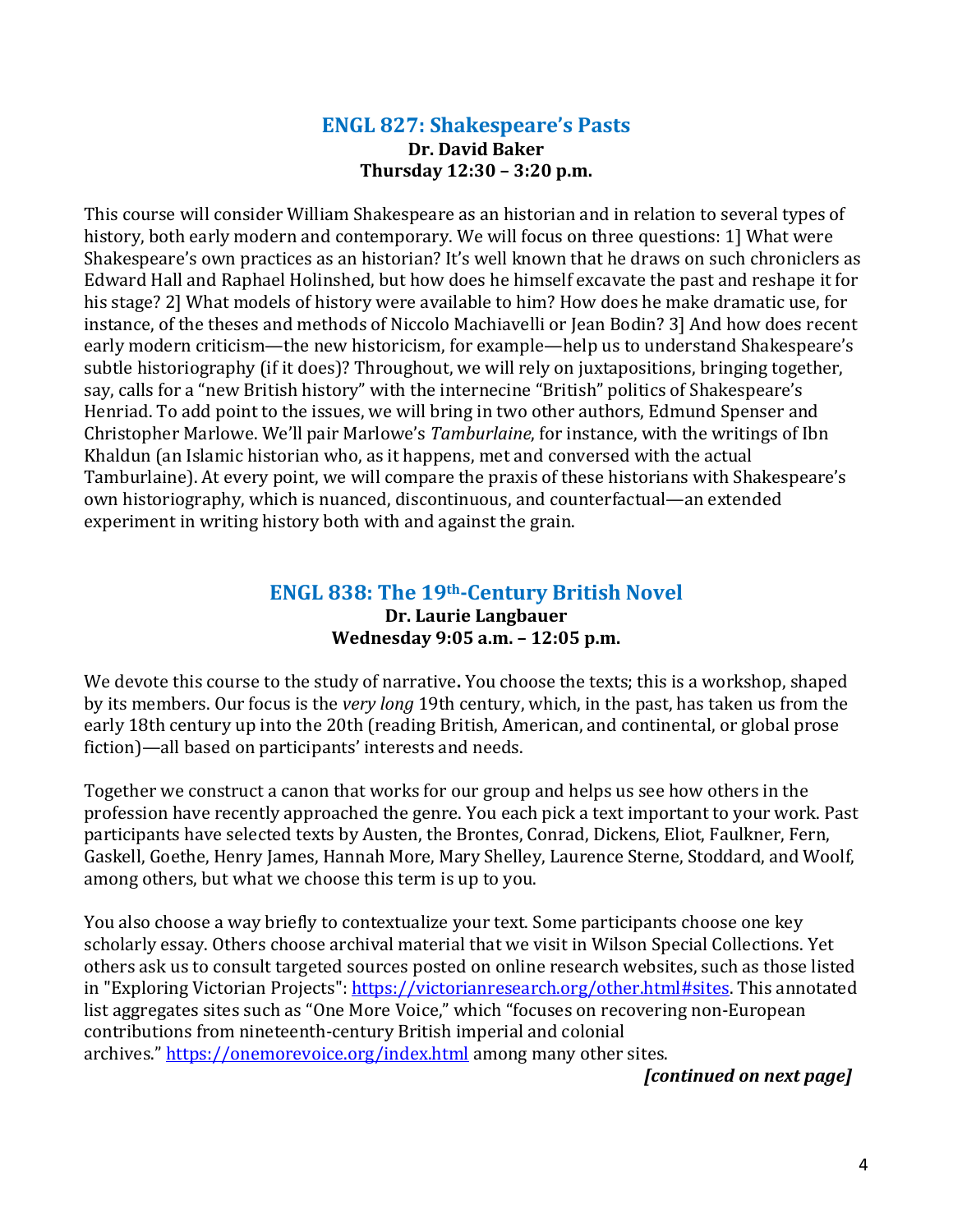Once we have our working list of readings and contexts, the class together chooses any necessary additional novels to fill out our semester. In the past, guest faculty have visited class when they had a particular interest in our readings, but that is always subject to our needs and their availability.

Your final project builds on the research in narrative you shared with the class but we make the standard seminar paper fit your needs: exploration of possible Focus topic? Part of a chapter? Our goal is to help you conduct research and writing that is important to your career.

We will hold a planning meeting (via Zoom) at the end of Fall classes **on either Dec 2 or Dec 8** (reading days) to set our readings. *If you are interested in this course, please email me with a list of times you cannot meet on those days.***[llangbau@email.unc.edu](mailto:llangbau@email.unc.edu)**

#### **ENGL 844: Mind, Body, and Spirit in Nineteenth-Century US Literature Dr. Eliza Richards Wednesdays 5:00 – 7:50 p.m.**

This course places poetry and fiction at the center of an inquiry into the shifting, inextricable, and intersubjective relationships of mind, body, and spirit in the nineteenth century, a time when Psyche transformed from a spiritual entity to a psychological concept, and psychology was being codified as a scientific discipline. The place of "spirit" often drops out of studies of mental embodiment, which has been a primary scholarly focus in recent years. But it is clear from the literature of the period and histories of psychology and psychiatry that spiritual beliefs and practices are a crucial aspect of what was often called "mental philosophy" in the nineteenth century, in ways that are re-emerging in "psycho" and "somatic" therapies in the current moment. Literature of the period provides a means of performing, sharing and therefore identifying or creating mental states that were simultaneously experienced as both inside the individual brain, and outside the body: in the air, in electricity, in ether, in protoplasm, in spirit. These media enable transpersonal transactions and crossings, preventing any clear sense of what is experienced individually and what is held in common.

We will study Edgar Allan Poe's engagements with mesmerism and phrenology; Emily Dickinson's interest in the difference between the brain and the mind, grounded in studies of anatomy and theology; and the pervasive importance of Spiritualism to late nineteenth-century writers like Elizabeth Stuart Phelps, who conjured a materialist heaven to solace survivors of the Civil War. Other topics may include the Mind Cure movement; Christian Science; and occult and parapsychological inquiries at the turn of the century. Other writers may include Walt Whitman, Ralph Waldo Emerson, Sarah Piatt, Charles Chesnutt, Stephen Crane, and Pauline Hopkins. I encourage anyone interested in taking the class to be in touch with me: I encourage suggestions for readings and topics and am eager to integrate students' interests in the course design. If you are interested in signing up for the course, please contact me at **ecr@email.unc.edu**.